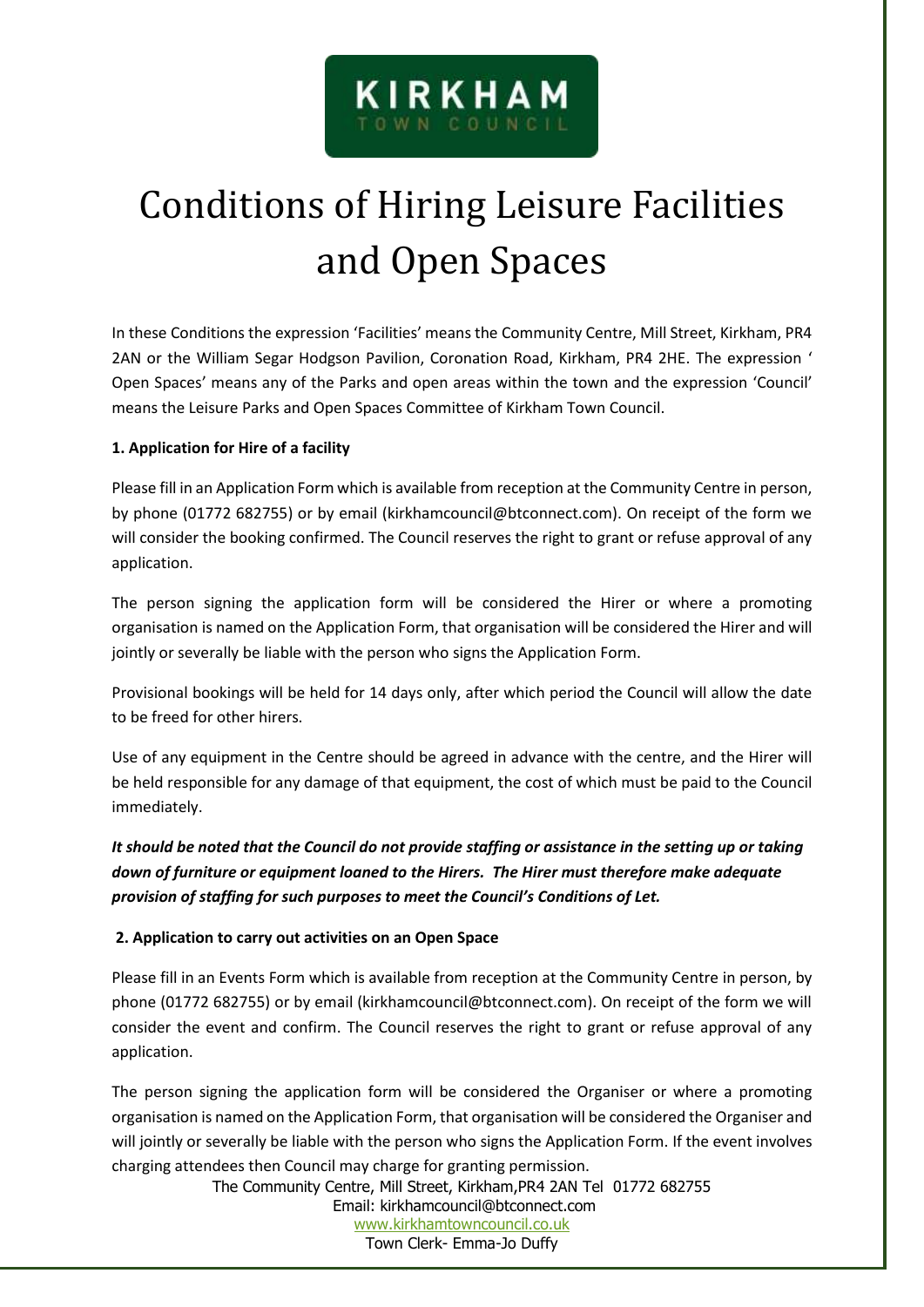#### **3. Breach of Conditions**

In the event of a breach of any of the Rules, Regulations and Conditions, the Council reserves the right to cancel all or any further bookings.

#### **4. Additions to or Modifications of Conditions**

The Council reserves the right to impose any other conditions or to modify these conditions if it is considered necessary or desirable.

#### **5. Advertisement and Decorations**

No board, placard, notice, ensign or emblem shall be exhibited outside the Facility without the previous consent of the Council. Details of decorations which the Hirer wishes to install must be agreed on booking.

#### **6. Entrance etc.**

The Hirer must at all times ensure that all entrances, exits, gangways and stairways, to from or within the Facility are kept free and unobstructed. When music and dancing functions are held the Hirer must also ensure that the "Emergency Lighting System" is in operation throughout the event.

#### **7. Apparatus, Furniture and Fixtures**

Any apparatus, utensil, fixture or machine used by or on behalf of the Hirer shall be left by the Hirer in a thoroughly clean and proper working condition to the satisfaction of the authorised Officer of the Council, and the Hirer will also be held responsible for the immediate destruction or disposal of any unconsumed food, debris or litter which may have resulted from the hiring. No confetti or other material of a similar nature shall be used within the facility. No person having the use of the Facility or other rooms shall interfere with the electric or gas fittings or meters or any other fixtures. No person shall drive any nails or screws into, or affix any machinery, placards or other articles to, the floor or walls, furniture or fittings. All articles producing an offensive smell and all steam, electric, gas and other engines are excluded from admission to the Facility. Use of articles of an explosive or pyrotechnic nature are subject to written permission and their use must comply with the current regulations.

All equipment must comply with the current regulations and be approved by the Proper Officer of the Council.

## **8. Responsibility for Damage**

The Council shall not be responsible for any loss of or damage to any property arising out of the hiring, for any loss, damages or injury which may be incurred by, or be done or happen to, any person or persons, resorting to the premises during the hiring from any cause whatsoever, or for any loss due to any breakdown of machinery, failure to supply electricity, leakage of water, fire, government restriction or act of God which may cause the premises to be temporarily closed or the hiring to be interrupted or cancelled and the Hirer shall indemnify the Council against any claim which may arise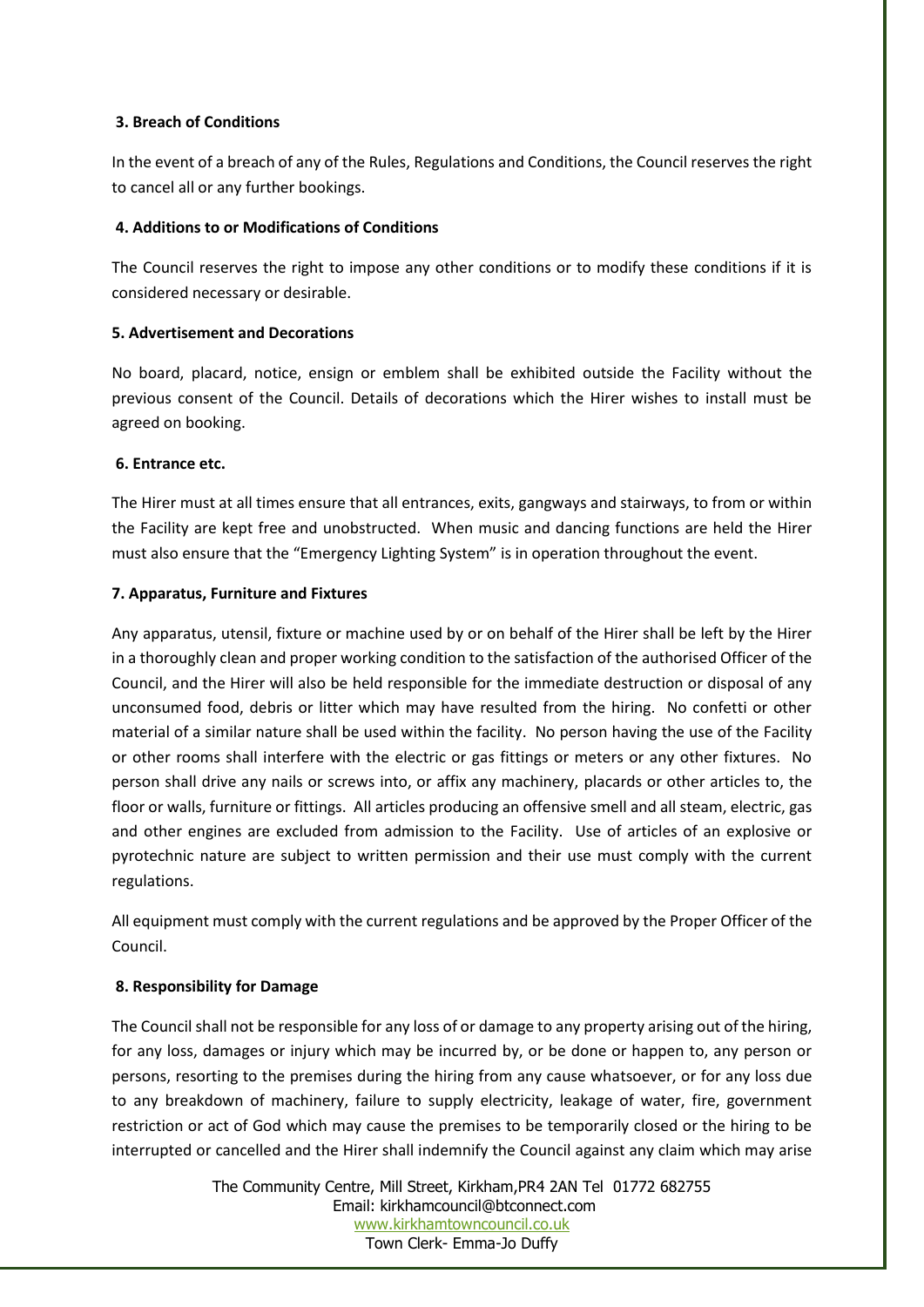out of the hiring or which may be made by any person reporting to the premises during the hiring in respect of any such loss, damage or injury. The Council shall not be responsible for any loss or damage to any property or goods left on the premises.

The Hirer shall be responsible to the Council for all damage done to the property of the Council, including crockery and glass, during the period of the letting, and shall pay to the Council, on demand, the cost incurred in making good such damage. All items should be checked with the inventory as any losses will be charged for.

# **9. Staffing**

The Hirer will be responsible for the provision of any staff deemed necessary by the Council. Failure to provide staff as deemed necessary will be construed as a breach of the conditions.

*Should it be necessary for the Council to provide staffing hours to remove furniture and return the building to its normal clean and tidy state, the Hirer will be charged for this staff time at the appropriate rate.*

# **10. Cancellations**

The Council reserves the right to cancel the booking at any time, (without compensation to the Hirer, without being liable to account to the Hirer for any loss or damage sustained but subject to the return of the deposit or hire charge) in the event of the Centre being required for use by the Council for any national or local emergency or any purpose of national or local importance, or any Council event not contemplated at the time of hiring or if the Facility shall be closed on consequence of any public calamity, royal demise, epidemic, fire, act of God, war or its consequences, or is not available for the purpose of the hiring from the withdrawal or suspension of any license or for work required to be done by the Licensing Authority or by reason of any strike or lock-out of any workmen interfering with the efficient or safe working of the premises, or in consequence of any cause whatsoever (including failure or reduction of electricity, power, fuel, water or bar supplies, not within the control of or by the default of the Council, or as contained in Breach of Condition, or any combination of the above.

*Any Hirer wishing to cancel any booking must inform the Proper Officer of the Council giving at least 14 days clear notice. Failure to do this will result in a 50% cancellation charge being made.*

# **11. Responsibility for Order**

The Hirer will be responsible for ensuring that good order is kept in the premises during the hiring and the Council may, if it thinks fit, charge the Hirer for any extra expense it may incur to preserve order prior to, during or after any entertainment or meeting held in the premises.

The Hirer will be responsible for ensuring that the regulations of the Police and Licensing Authorities are strictly complied with.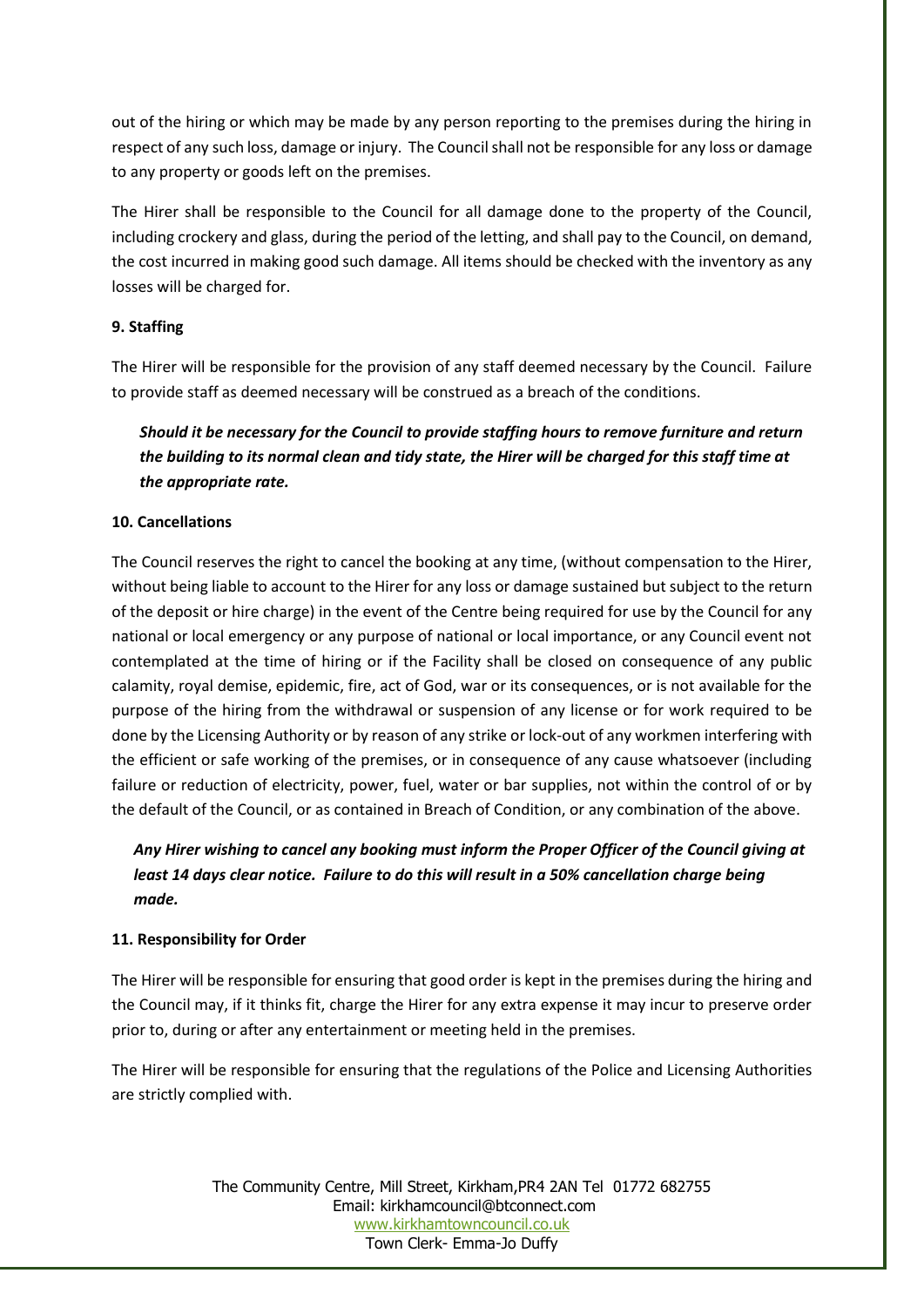# **12. Purpose of Hiring, Sub Letting etc.**

All commercial lettings shall be at the discretion of the Council at a hire charge as set out in the scale of charges. One day sales are not allowed in the facilities. The Council reserves the right to exclude any person from the facility.

No portion of the premises may be sublet. Shooting Galleries and Indoor Football are prohibited and no part of the premises may be used for the sale by auction of any goods whatsoever except with the prior approval of the Council.

Cinematography Exhibitions and Performances require licensing under the Cinemas Act 1985 and therefore require special applications to the Licensing Authority at least 28 days in advance. The cost of applications must be borne by the Hirer.

#### **13. Numbers**

It will be a condition of the letting that the maximum number of persons to be admitted to any function shall be in accordance with the following limits.

| Attendance: | Main Hall Community Centre            | 250 persons |
|-------------|---------------------------------------|-------------|
|             | <b>Function Room Community Centre</b> | 150 persons |
|             | William Segar Hodgson Pavilion        | 60 persons  |

#### **14. Inspection and Access**

All parts of the premises are to be free and open to the access of authorised Officers of the Council, Police Officers, or Fire Services, whether in uniform or not, for the purposes of inspection and/or enforcement of the conditions of the hire and of the preservation of peace and good order. The reasonable requirements of the authorised representatives of the Council, Police Officers or Fire Service by the hirer, his/her servants and agents, shall at all times be complied with.

## **15. Vacation of Centre**

The Hirer shall, at the expiration of the time specified in the hiring, vacate the premises and leave the same in a clean and orderly state and return all furniture and equipment to its normal position in accordance with the 'Leaving the Premises' signs displayed in the facilities.

## **16. Charges**

The scale of charges supplied sets out the level of fees for all users of the Facilities. The charges made cover the full period of the hire (for example from the starting time set out on the booking form).

The level of fees set out for events organised for commercial or personal profit are subject to the letting being agreed by the Council.

All charges are subject to periodic review at the discretion of the Council.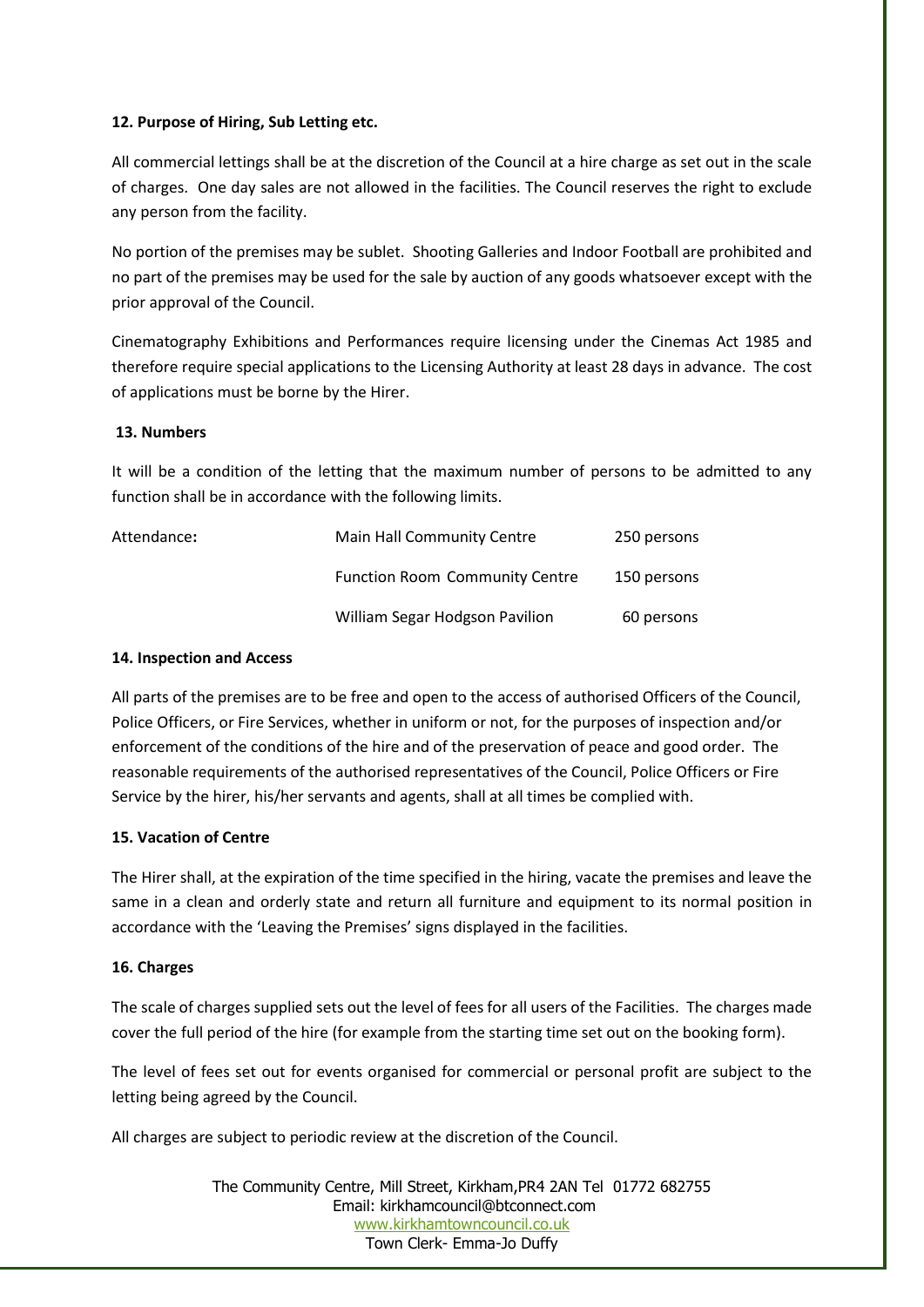Invoices for the hire fees will be sent to users at the end of each month of the letting and payment should be made to the Proper Officer of the Council *within 7 days*.

# **17. Opening times of the Premises**

The normal time of closing is 10.30 pm Sunday and 11.30 pm Monday to Saturday.

The operating times of the various Entertainment Licenses are set out in Condition 21.

The premises must be completely vacated at the time specified for that session, and equipment and supplies removed from the premises. If this condition is not complied with, a charge for an extra two hour block hire will be made for each hour or part hour in which the facility continues to be occupied.

## **18. Performing Rights and Copyright**

The Hirer shall not use the Facility, or any part thereof, for the performance in public of any dramatic or musical work or for the delivery in public of any lecture in which copyright subsists without the consent of the owner of the said copyright or in any other manner infringe any subsisting copyright. The Hirer will indemnify the Council against all sums of money which the Council may have to pay by reason of any infringement of copyright during the period of the hire.

# **19. Sale of Intoxicating Liquor (Community Centre only)**

The Community Centre is licensed for the sale of intoxicating liquor for consumption on the premises within strictly laid down conditions which are:

# *"The sale of liquor shall be restricted to persons attending functions at the Centre which are organised by or authorised by the Kirkham Town Council. Admission to the event to be by ticket previously obtained or written invitation. NO TICKET SALES AT THE DOOR.*

## *No off-sales or Occasional Licence Applications shall be permitted.*

## *The Licensee to undertake to notify the Local Constabulary before the function takes place."*

The Council reserve the right to refuse the use of Liquor License to allow the provision of intoxicating liquor if in its opinion this would be desirable, having regard to the type of function proposed by the Hirer.

The sale of intoxicating liquor must cease at 12.00 pm.

The consumption of intoxicating liquor by persons under the age of 18 years is strictly prohibited.

## **20. Public Music and Dancing (Community Centre only)**

The Community Centre is Licensed for Public Music and Dancing within the under-mentioned restrictions.

Main Hall 250 persons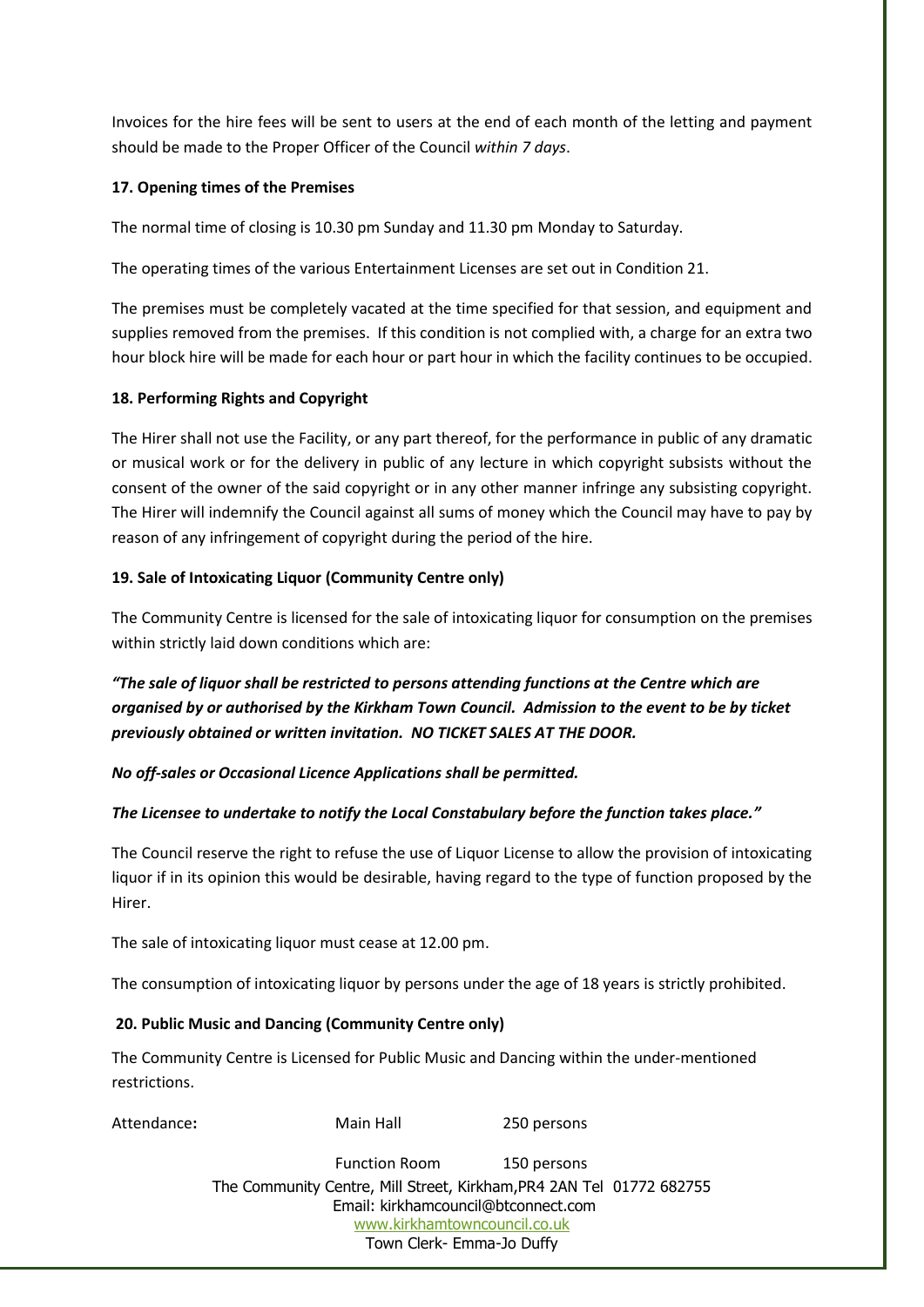The operating hours of the Licence are:

| Monday to Saturday            | 10.00 am $-$ 12.00 midnight (*see note below) |
|-------------------------------|-----------------------------------------------|
| Christmas Day and Good Friday | 3.00 pm $-$ 5.00 pm then 7.00 pm $-$ 10.30 pm |
| Sunday                        | $7.00 \text{ pm} - 10.30 \text{ pm}$          |

\* Note: The timing of this Licence does not override the closing time of the Centre as outlined in Conditions 18 & 23.

## **21. Drama and Theatre Licences (Community Centre only)**

Special Licensing arrangements set out in the Theatres Act 1985 govern Drama and Theatre performances. Applications for such Licences must be made to the Licensing Authority by the Authorised Officer of the Council at least 28 days in advance of the event. *The Hirer is responsible for all the costs incurred in the provision of such licences.*

#### **22. Extensions of Time and Clearance/Security of Premises**

The normal time of closing is 10.30 pm Sunday and 11.30 pm Monday to Saturday.

The premises must be completely vacated within 30 minutes after the close of the booking and equipment/supplies removed from the premises, all furniture returned to its specific location unless authorisation is given for its temporary storage. If this condition is not complied with, a charge of an two hour block hire will be made for each hour or part hour during which the Centre continues to be occupied.

It is the responsibility of the Hirer to ensure that all keys obtained for access to the premises are returned to the authorised Officer immediately after the close of the event, unless approval for a delay of their return is authorised. The Electric Cooker control switch must be switched off and the building left in a secure state before the Centre is vacated. The Hirer is responsible for ensuring that the burglar alarm is set before leaving the building.

#### **23.Car Parking**

Adequate parking spaces are provided on the Town Car Park adjacent to the Centre.

#### **24.Exclusions**

The Hirer shall not permit anything to take place on the premises which is unlawful or, in the opinion of the Council, of an objectionable character or contrary to the specific use requested in the hire.

No persons other than Artistes, Members of Orchestras, or the staff employed by the Hirer shall be allowed on the stage or behind the scenes in any circumstances.

#### **25.Sale of Tickets**

The sale of tickets at the door is confined to events where the intoxicating liquor license is not in use